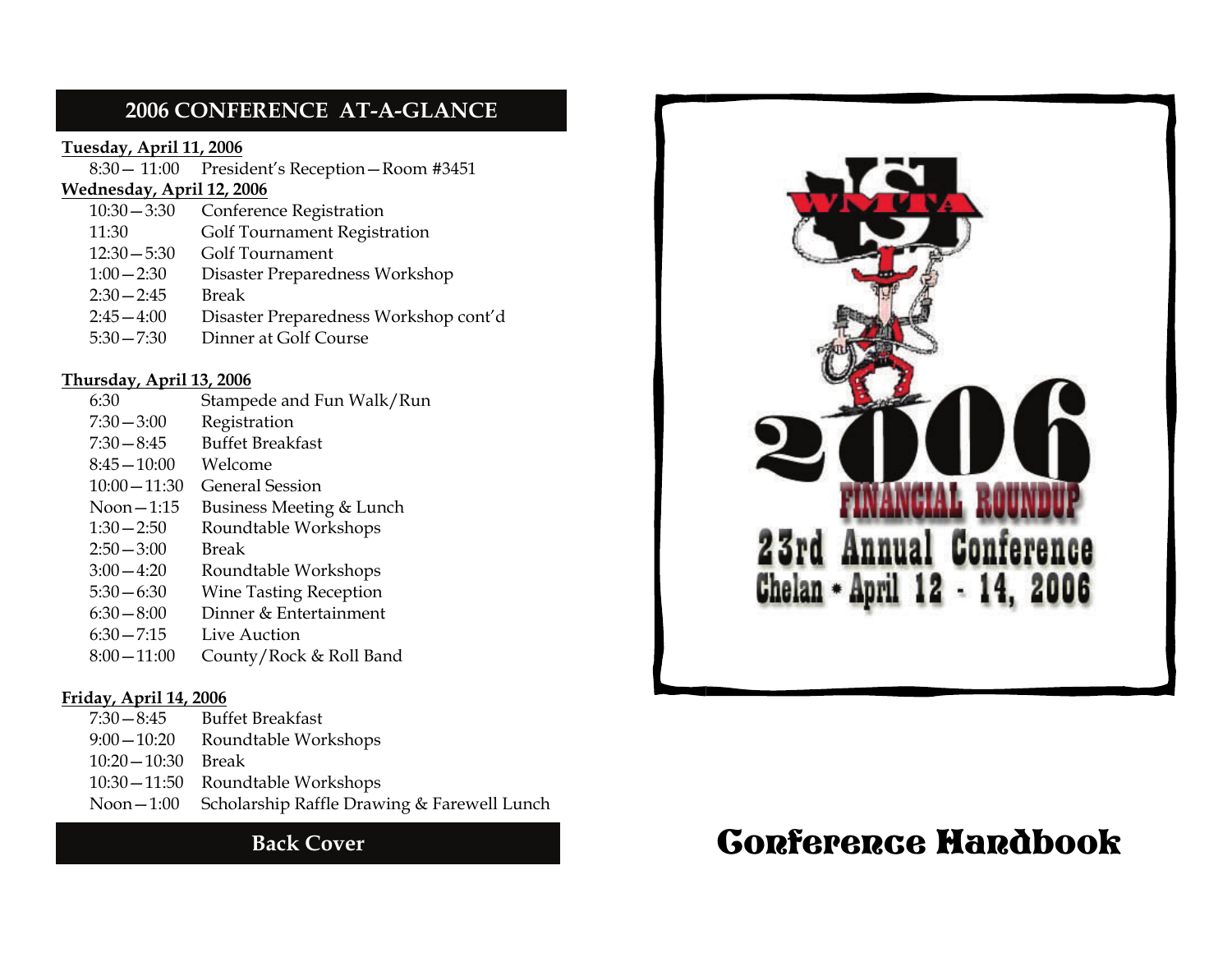*"To promote the profession of the Municipal Treasurers in the State of Washington through education, mutual support, professional recognition, and legislative advocacy."* 

*WMTA Mission Statement* 

*You can visit the WMTA website at*  www. wmta-online.com

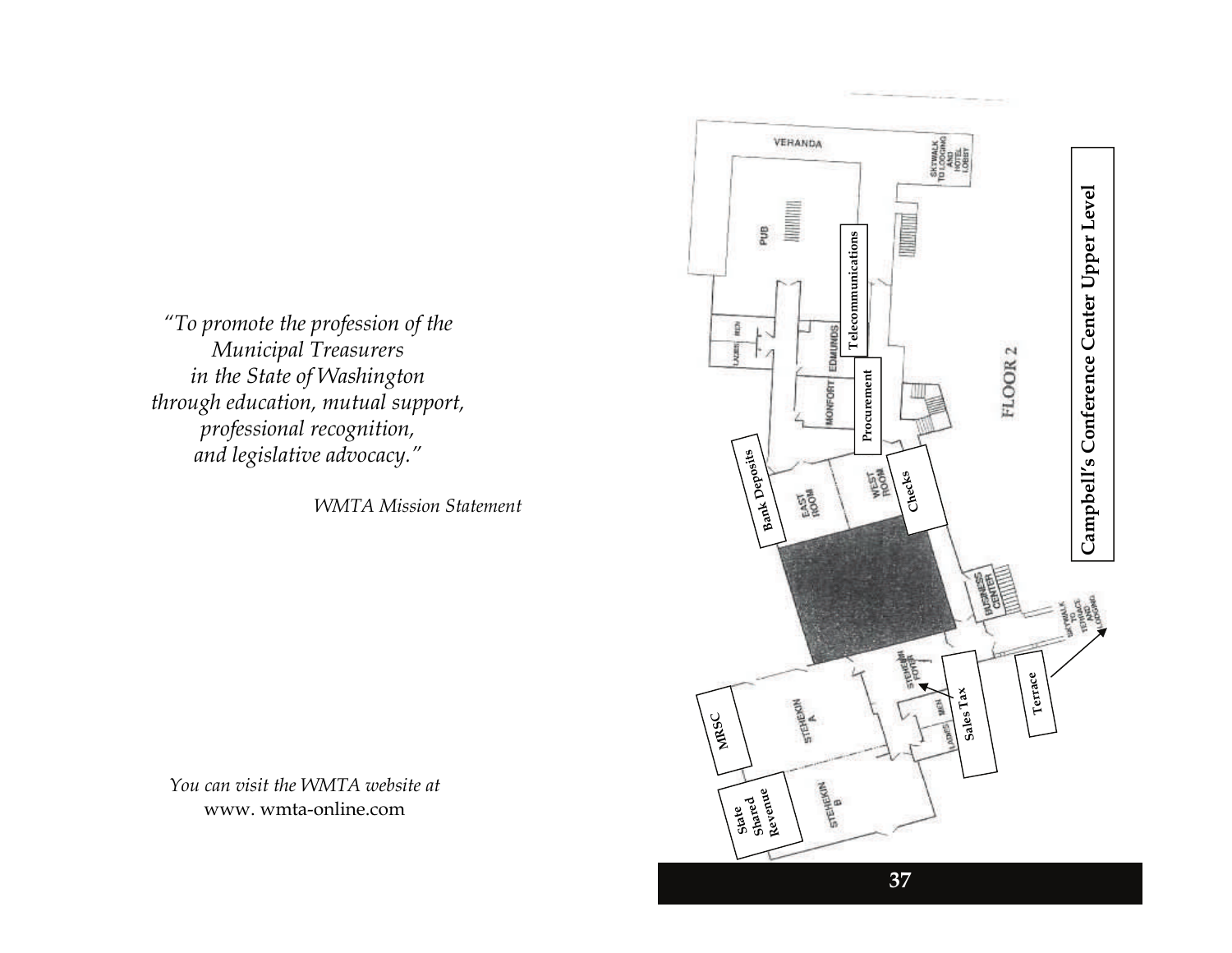

#### **PRESIDENT'S WELCOME**

It is my pleasure to welcome you to the 23rd Annual Conference of the Washington Municipal Treasurers Association. Founded in 1983, the WMTA holds its conference each year at Campbell's Resort on the beautiful shores of Lake Chelan.

This year's conference theme*, "Financial Roundup"* was inspired by the history of the Wild West and is intended, like the scenic setting, to add to the fun. With your cowboy boots and Stetson, real or imagined, you're set to meet new colleagues and become reacquainted with old friends.

Besides the fun, there are unique educational opportunities. The conference offers four educational tracks and 12 roundtables. You'll have a chance to network and problem-solve with your counterparts from other entities as you learn about emerging issues and trends. You'll also find information related to key areas in municipal treasury operations that will help your entity in establishing and maintaining a record of excellence in service and treasury management.

Many who came West, in those early days, settled down and built towns and communities, overcoming many challenges. Today, we represent those entities and recognize that they continue to face challenges. I hope you'll find this year's conference enlightening and inspiring, and that you'll leave energized and committed to wrangle with those challenges and to corral those opportunities.

On behalf of the WMTA Officers, Board, and Conference Chair, I welcome you to Lake Chelan 2006! If you need any assistance during the conference, please feel free to contact any officer or board member.

**1** 

*Allan J. Martin, President*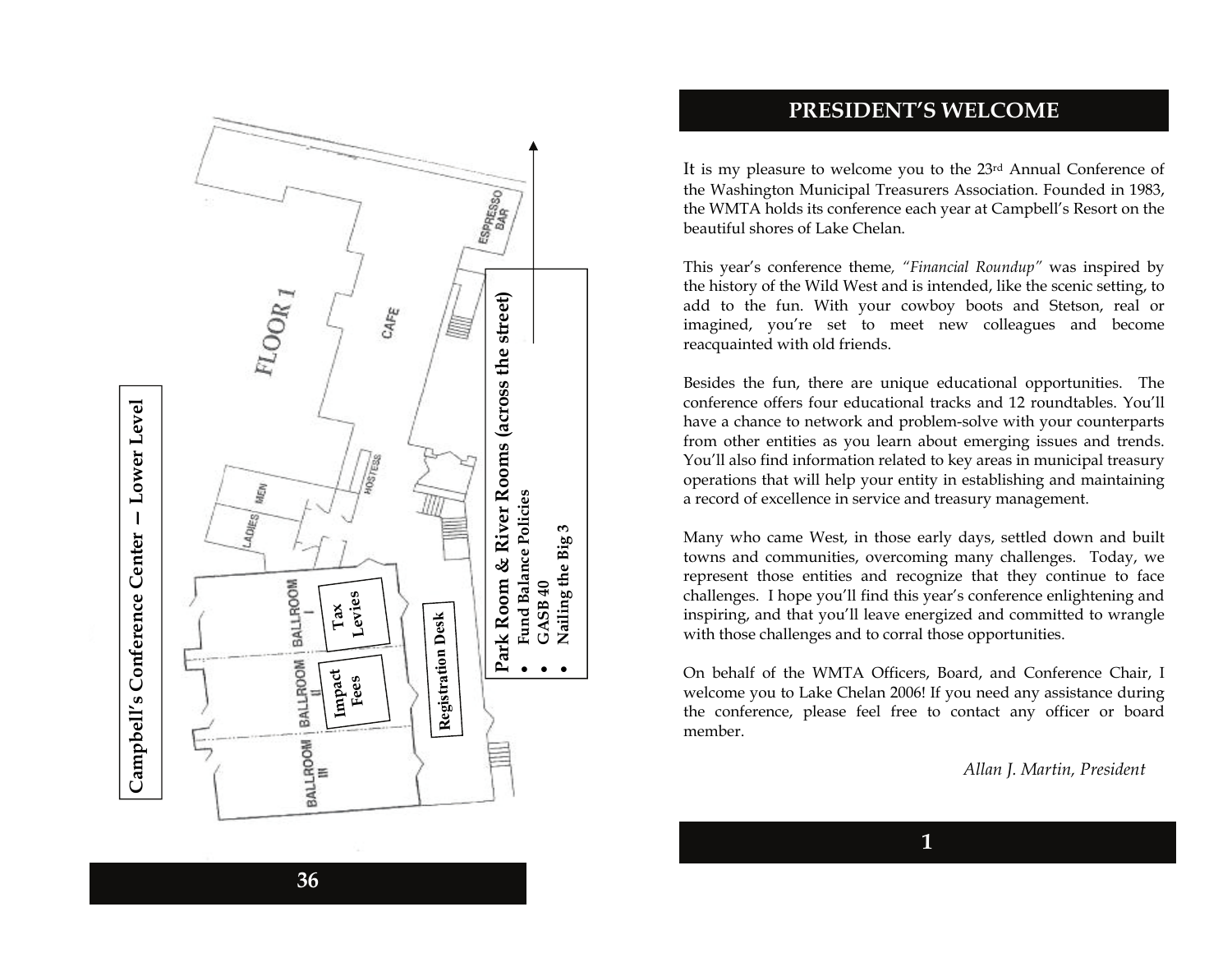### **TABLE OF CONTENTS**

| President's Welcome                                    |           |  |
|--------------------------------------------------------|-----------|--|
| Registration & Meals                                   |           |  |
| Conference Facilities & Dress                          |           |  |
| Sponsor Information                                    | 5         |  |
| ID Badges & Ribbons & Badge Graphics                   | $6 - 7$   |  |
| Credits & Feedback Forms                               | 8         |  |
| Conference Program-Wednesday                           | $9 - 10$  |  |
| Conference Program-Thursday                            | 11-16     |  |
| Conference Program-Friday                              | 17        |  |
| Record of Attendance Form                              | 18-19     |  |
| <b>Track 1-Ride 'Em Cowboy</b>                         | $20 - 21$ |  |
| Telecommunications Tax Legislation                     | 20        |  |
| What Treasurers Need to Know About Property Tax Levies | 20        |  |
| <b>Implementing Impact Fees</b>                        | 21        |  |
| <b>Track 2-Roping Techniques</b>                       | 22-23     |  |
| Changes in Receiving Local Sales Tax Data              | 22        |  |
| <b>State Shared Revenue Distribution</b>               | 22        |  |
| What is Municipal Research Service Center              | 23        |  |
| Track 3-Branding Irons-Make Your Mark                  | 24-25     |  |
| <b>Electronic Bank Deposits</b>                        | 24        |  |
| Dynamics of Checks - Identifying Fraud                 | 24        |  |
| Procurement Law                                        | 25        |  |
| <b>Track 4-Counting the Herd</b>                       |           |  |
| <b>Fund Balance Policies</b>                           | 26        |  |
| GASB 40 – Investment Reporting                         | 26        |  |
| Nailing the Big 3 - Annual Report, Budget, & Audit     | 27        |  |
| Association of Public Treasurer's (APT) Information    | 28-29     |  |
| Past Conference Themes & A Cowboy's Prayer             |           |  |
| Nominations for 2006-2007 Board                        |           |  |
| Thomas Jefferson's 10 Rules for a Good Life            |           |  |
| WMTA Board Members & Board's Message                   |           |  |
| Map of Campbell's Resort                               |           |  |
| <b>Back Cover</b><br>Conference At-A-Glance            |           |  |

### **THE BOARD'S MESSAGE**

As we wrap up on the final day of conference, it is our goal that your time here has been well spent. We'd like to ask that you take a moment to consider the following questions about this week?

- *Did you meet new friends?*
- *Did you collect new networking contacts?*
- *Did you obtain new or updated information?*
- *Did you get a chance to relax, have fun, and feel refreshed?*

Hopefully, you can answer yes to one or several of these questions. We're very interested in your feedback and encourage you to complete your Roundtable and Conference Feedback forms and leave them at the Roundtable sessions or drop them off at the Conference registration table before you leave. Your comments help us to make plans and improvements for next year's conference.

We thank each of you for your attendance and participation this year. Don't forget, the WMTA Board is always looking for enthusiastic individuals to assist with next year's conference. If you are interested in helping out with any of the conference or board committees (conference, registration, sponsors, auction, decorations, program, golf tournament, fun walk/run, membership, education, investment policy, newsletter or legislation), please email any board member. You can find our email addresses on the WMTA website at:

*www.wmta-online.com*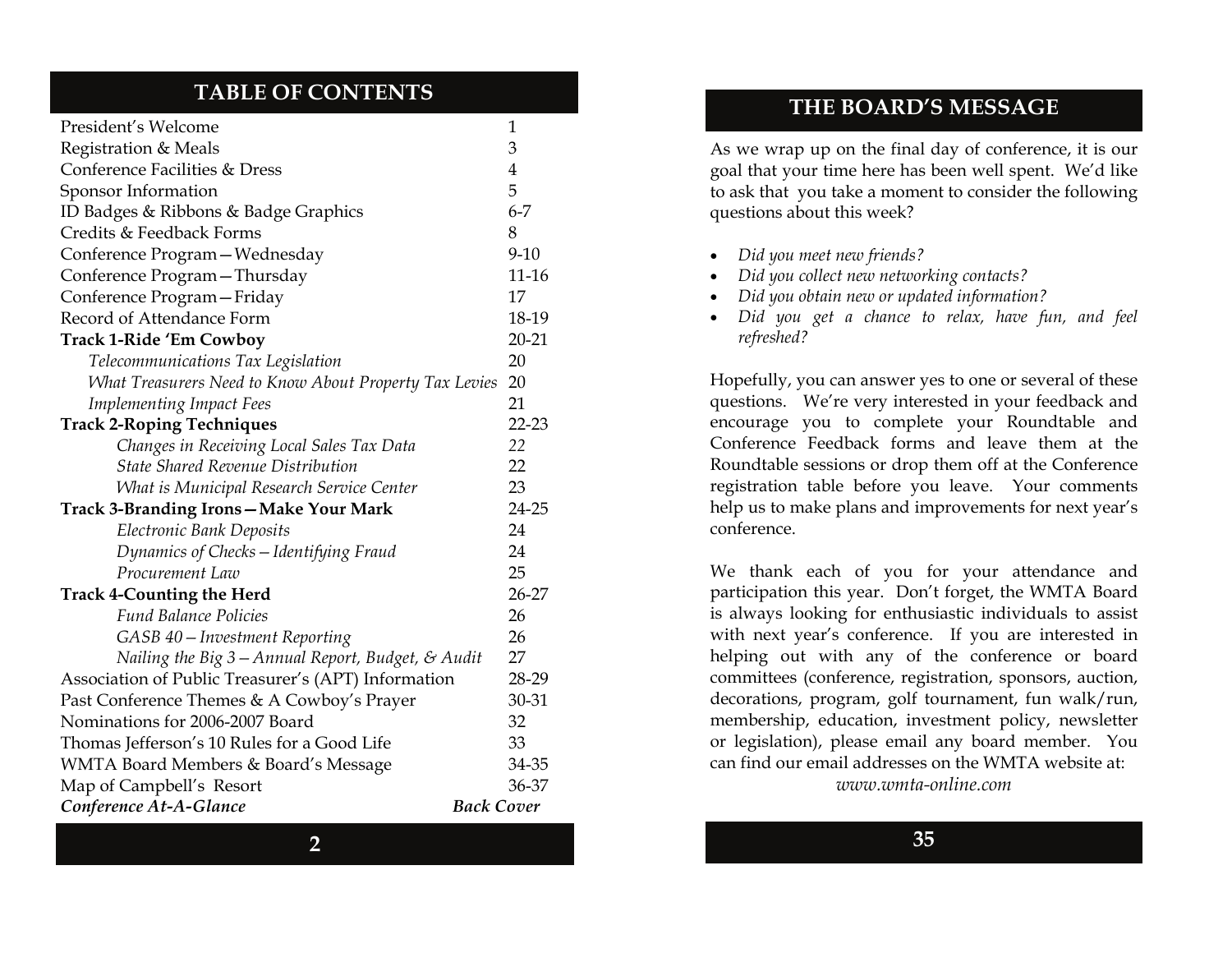### **2005-2006 WMTA BOARD MEMBERS**

| Allan Martin        | St Treasurer's Office President     |                                 |
|---------------------|-------------------------------------|---------------------------------|
| Mary Hollis         | City of Davenport                   | <b>Treasurer</b>                |
| Nanci Lien          | City of Poulsbo                     | Secretary/Board Member          |
| Craig Kerr          | Port of Seattle                     | <b>Immediate Past President</b> |
| Cynthia Niemeier    | City of Cheney                      | <b>Board Member</b>             |
| <b>Stacey Sitko</b> | City of Shelton                     | <b>Board Member</b>             |
| Arif Kanji**        | Snohomish County                    | <b>Board Member</b>             |
| <b>Rick Patrick</b> | City of Burlington                  | <b>Board Member</b>             |
| <b>Bob Wrigley</b>  | Spokane County                      | <b>Board Member</b>             |
| Lyman Howard        | City of Sammamish Board Member      |                                 |
| Kris Tompkins       | City of Port Orchard APT & US&C Rep |                                 |
| Doug Extine         | St Treasurer's Office Ex-Officio    |                                 |

*\*\*Designates Conference Chair* 

### **REGISTRATION & MEALS**

#### **Conference Registration**

The WMTA Conference registration table is located in the foyer of Campbell's Resort Conference Center (next to the restaurant). All conference attendees must register and obtain identification badges for themselves and guests who will be attending conference activities. To receive your conference materials and ID badge, please check in at the registration table.

#### **Meals—The Chuck Wagon**

Attendees are asked to wear their ID badges at all conference activities, including meals. Meals provided with conference registration include:

- Tuesday's President's reception
- Wednesday's reception & dinner (golf course)
- Thursday's buffet breakfast
- Thursday's lunch
- Thursday's reception & dinner
- Friday buffet's breakfast
- Friday's lunch

Extra meal tickets are available for purchase at the registration table:

- Golf course dinner \$15
	- Breakfast \$10 each
- Lunch \$12 each
- Thursday dinner \$25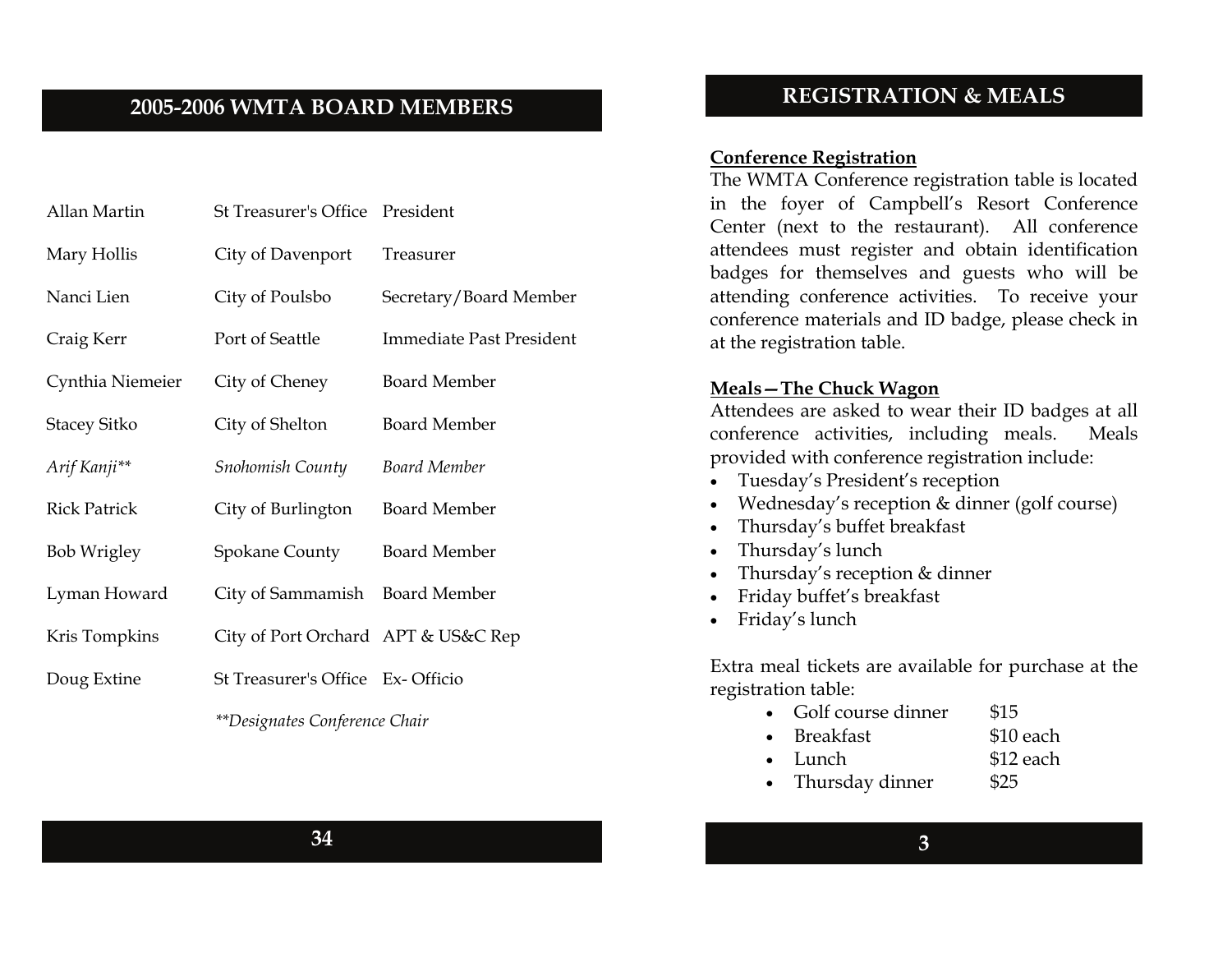### **CONFERENCE FACILITIES & DRESS**

#### **Conference Facilities**

With the exception of the golf tournament and Wednesday evening's reception, all conference activities will be held at the Campbell's Resort. For your convenience, a site map is included inside the back page of this booklet.

#### B**usiness Office**

Campbell's Conference Center provides a business center for guests needing a complete and private office with PC, internet, fax, copier, etc. The Business Center is located on the second floor of the Conference Center (just above the Conference registration table).

#### **Message & Employment Opportunity Board**

A board will be available near the registration table for posting messages and any employment notices.

#### **Dress**

Casual dress or business attire is appropriate for all conference activities. City slickers are encouraged to sport their cowboy boots and hats anytime during the conference—in particular, at Thursday's wine tasting reception and dinner.

## **THOMAS JEFFERSON'S 10 RULES FOR A GOOD LIFE**

- 1. Never put off 'til tomorrow what you can do today.
- 2. Never trouble another for what you can do yourself.
- 3. Never spend your money before you have it.
- 4. Never buy what you do not want because it is cheap; it will never be dear to you.
- 5. Pride costs us more than hunger, thirst, and cold.
- 6. Never repent of having eaten too little.
- 7. Nothing is troublesome that we do willingly.
- 8. Don't let the evils which have never happened cost you pain.
- 9. Always take things by their smooth handle.
- 10. When angry, count to ten before you speak; if very angry, count to one hundred.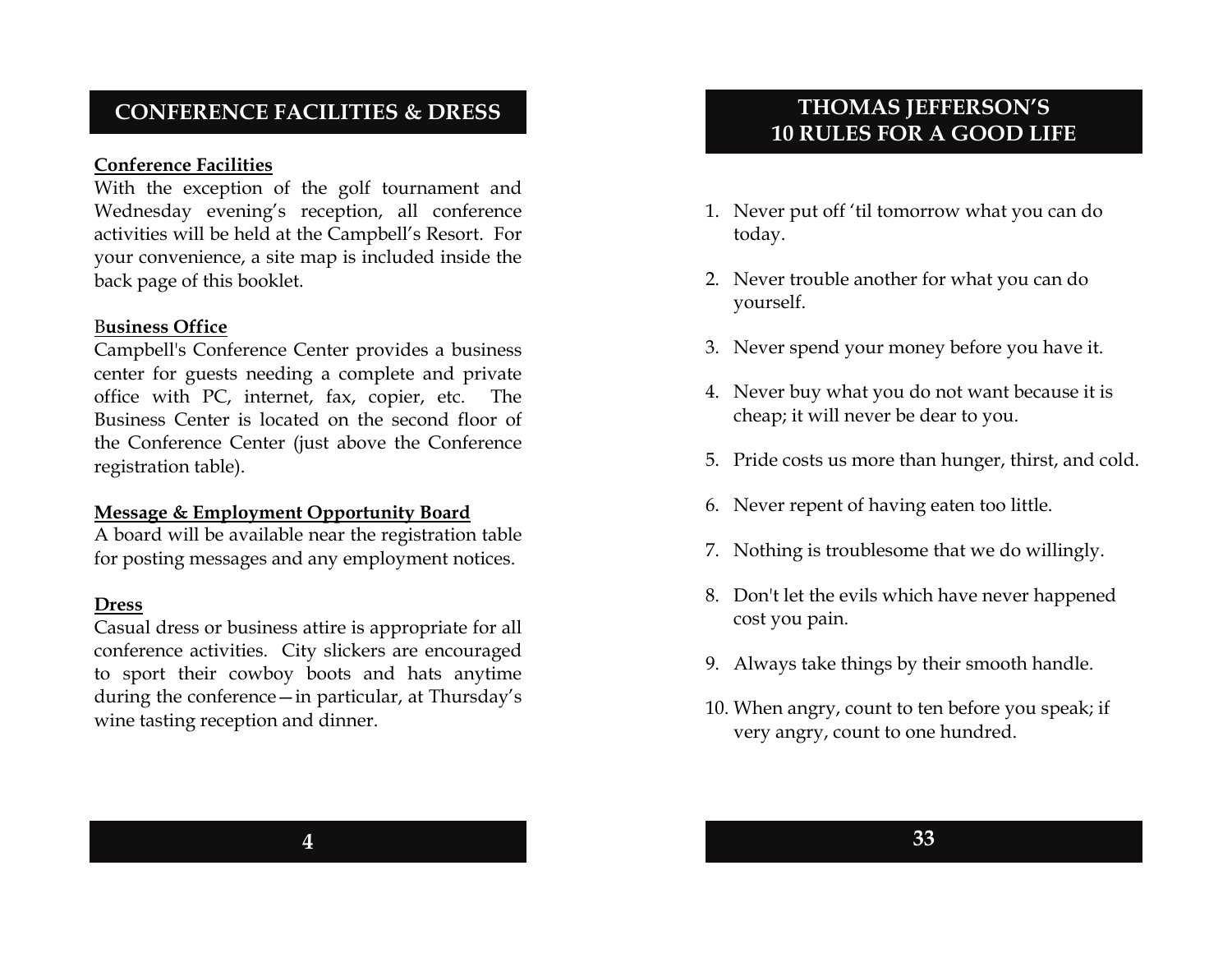### **NOMINATIONS FOR 2006-2007 BOARD**

| Mary Hollis          | City of Davenport                           | President                          |
|----------------------|---------------------------------------------|------------------------------------|
| Doug Extine          | <b>State Treasurer's Office</b>             | President-Elect                    |
| Nanci Lien           | City of Poulsbo                             | Secretary                          |
| <b>Stacey Sitko</b>  | City of Shelton                             | Treasurer                          |
| <b>Bob Wrigley</b>   | <b>Spokane County</b><br>Treasurer's Office | Board Member-2007                  |
| Paula Florence       | Kitsap County<br>Housing Authority          | Board Member-2007*                 |
| Pam Olsen            | City of Brewster                            | Board Member-2007*                 |
| Arif Kanji           | Snohomish County                            | Board Member-2008                  |
| Michael Legarsky     | City of Port Townsend                       | Board Member-2008                  |
| <b>Vickie Storey</b> | City of Clarkston                           | Board Member-2008                  |
| Allan Martin         | <b>State Treasurer's Office</b>             | <b>Immediate Past</b><br>President |
| Kris Tompkins        | City of Port Orchard                        | APT & US&C Rep                     |
| Robbi Stedman        | <b>State Treasurer's Office</b>             | Ex-Officio                         |

\*Upon election to an officer position, these board positions will be vacant.

### **SPONSOR INFORMATION**

#### **Conference Sponsors**

The WMTA Board and the Conference Chair would like to extend a very special *thank you* to *all* the sponsors who have helped to make this 2006 Conference successful. A conference such as this requires significant financial resources. The generosity of the sponsors allows the WMTA to continue to provide quality educational programs at an affordable cost.

Sponsors provide financial assistance for meals, breaks, receptions, Stampede & Fun/Run Walk, tote bags, shirts, golf tournament, and more.

A complete listing of all conference sponsors is included in your registration packet. Throughout the conference, please take a moment to welcome and thank the representatives of these businesses.

Hint: They're the ones with the *GREEN* colored ribbons!

> **Cowboy Wisdom #1 "***Always drink upstream from the herd."*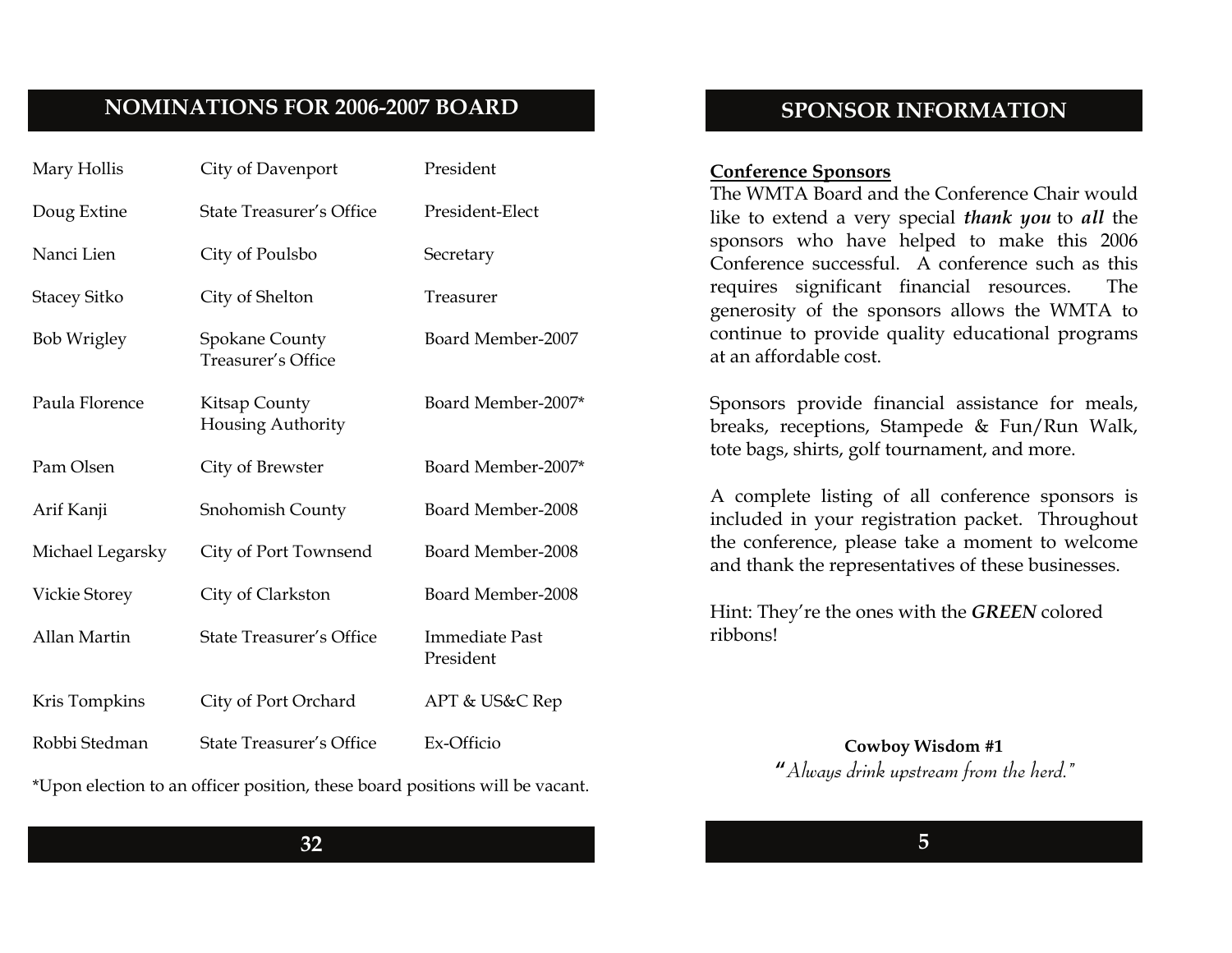### **ID BADGES & RIBBONS**

### **Identification Badges and Ribbons**

We ask for all conference attendees to wear their ID badges to gain admission to all conference activities and meals.

To assist you in recognizing officers, board members, and other conference participants, ribbons have been color coded as follows:

| President                       | Dark Green           |
|---------------------------------|----------------------|
| President Elect                 | Dark Blue            |
| Secretary                       | Dark Blue            |
| Treasurer                       | Light Yellow         |
| <b>Board Member</b>             | Burgundy             |
| <b>Immediate Past President</b> | Red                  |
| Past President                  | Purple               |
| <b>First Time Attendee</b>      | Turquoise            |
| <b>Honorary Guest</b>           | White                |
| Sponsor                         | Green                |
| Speaker                         | <b>Bright Yellow</b> |
| Facilitator                     | Black                |
|                                 |                      |

#### **Badge Graphics**

And what do those little graphics on our name badges signify, anyway? The graphics indicate the population size of each attendee's jurisdiction. Attendees can look for these graphics at the various Roundtable sessions to help in networking with jurisdictions of similar size as follows:

**A COWBOY'S PRAYER** 

*May your horse never stumble, Your spurs never rust, Your guts never grumble, And your cinch never bust. May your boots never pinch, Your crops never fail, May you eat lots of beans, And stay out of jail!* 



*Disclaimer: For those of you who may enjoy proofing documents, we've included a few errors in this handbook for your reading pleasure.*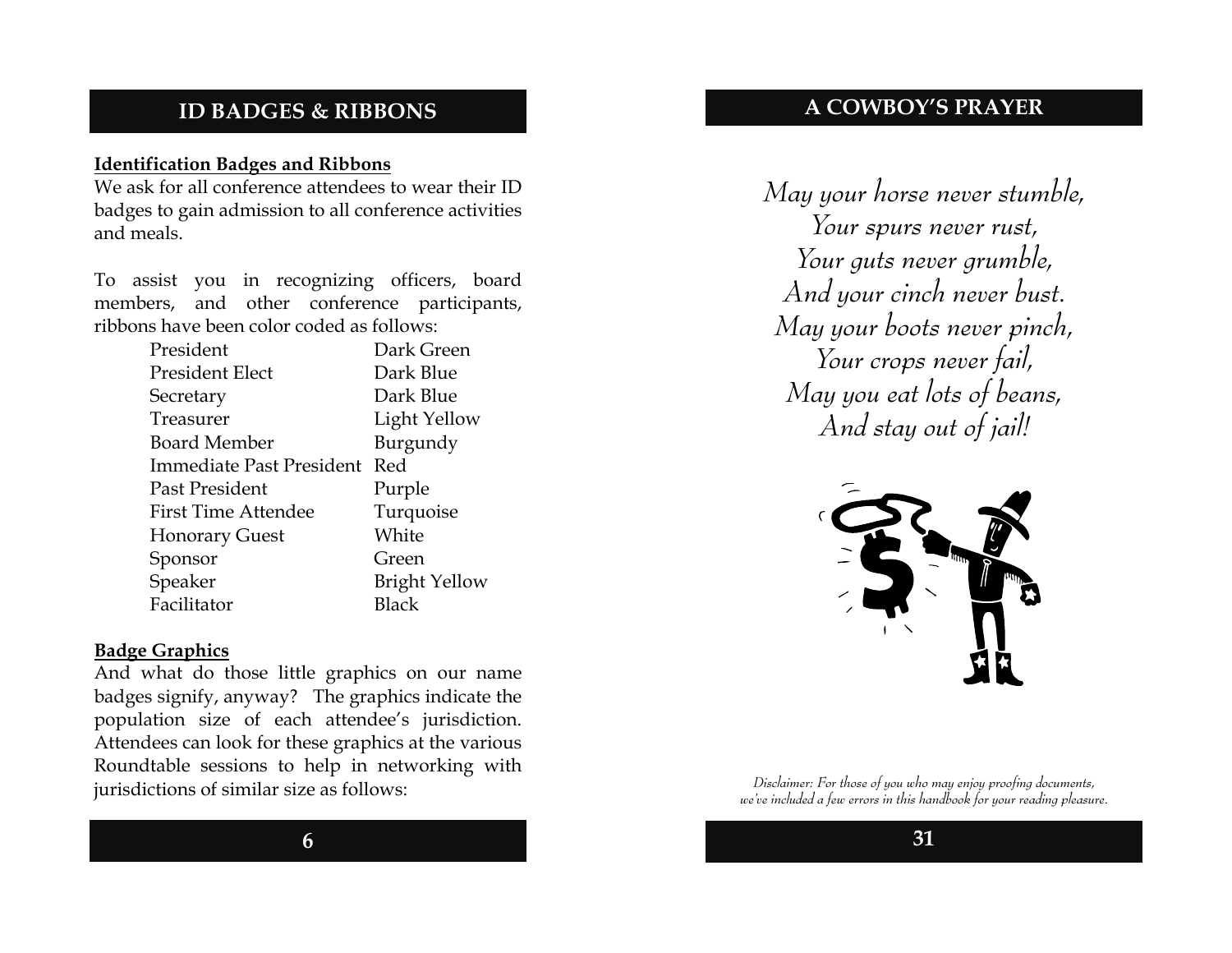|      | PAST CONFERENCE THEMES                               |                              |
|------|------------------------------------------------------|------------------------------|
| Year | Theme                                                | President                    |
| 2005 | <b>Financial Ports of Call</b>                       | Craig Kerr                   |
| 2004 | Money Makes the World Go 'Round                      | Yvonne Ziomkowski            |
| 2003 | Focus on Finance                                     | Ron Strabbing                |
| 2002 | All Aboard the Treasurer's Express                   | Paulette Alvarado            |
| 2001 | Under the Treasury Big Top                           | Monica Haarstad              |
| 2000 | <b>Tooltime for Treasurers</b>                       | Jim Hendrickson              |
| 1999 | South of the Border - Viva La Finance                | Ron Hupp                     |
| 1998 | Financial All Stars (Sports)                         | Rosie Rumsey/<br>Randy Krumm |
| 1997 | A Financial Safari (Jungle)                          | Connie Leonard               |
| 1996 | Green Grows the Dollars (Irish)                      | Mike Murphy                  |
| 1995 | Trekking Toward Tomorrow (Star Trek) Rob Hendrickson |                              |
| 1994 | A Fist Full of Dollars (Western)                     | Wendy Picinich               |
| 1993 | Treasure Island (Hawaiian Luau)                      | Dale Sciuchetti              |
| 1992 | Keeping Afloat in the 90's (Cruise)                  | Kristine Miller              |
| 1991 | Remember When $(50's & 60's)$                        | Paul Gudgerisson             |
| 1990 | Visit Treasurer's Country (Western)                  | Ann Berger                   |
| 1989 |                                                      | Lillian Luark                |
| 1988 |                                                      | Harry Wong                   |
| 1987 |                                                      | Betty Nahoopii               |
| 1986 |                                                      | Paul Kasakabe                |
| 1985 |                                                      | Lloyd Hara                   |
| 1984 |                                                      | George Khatian               |
|      |                                                      |                              |

### **BADGE GRAPHICS**

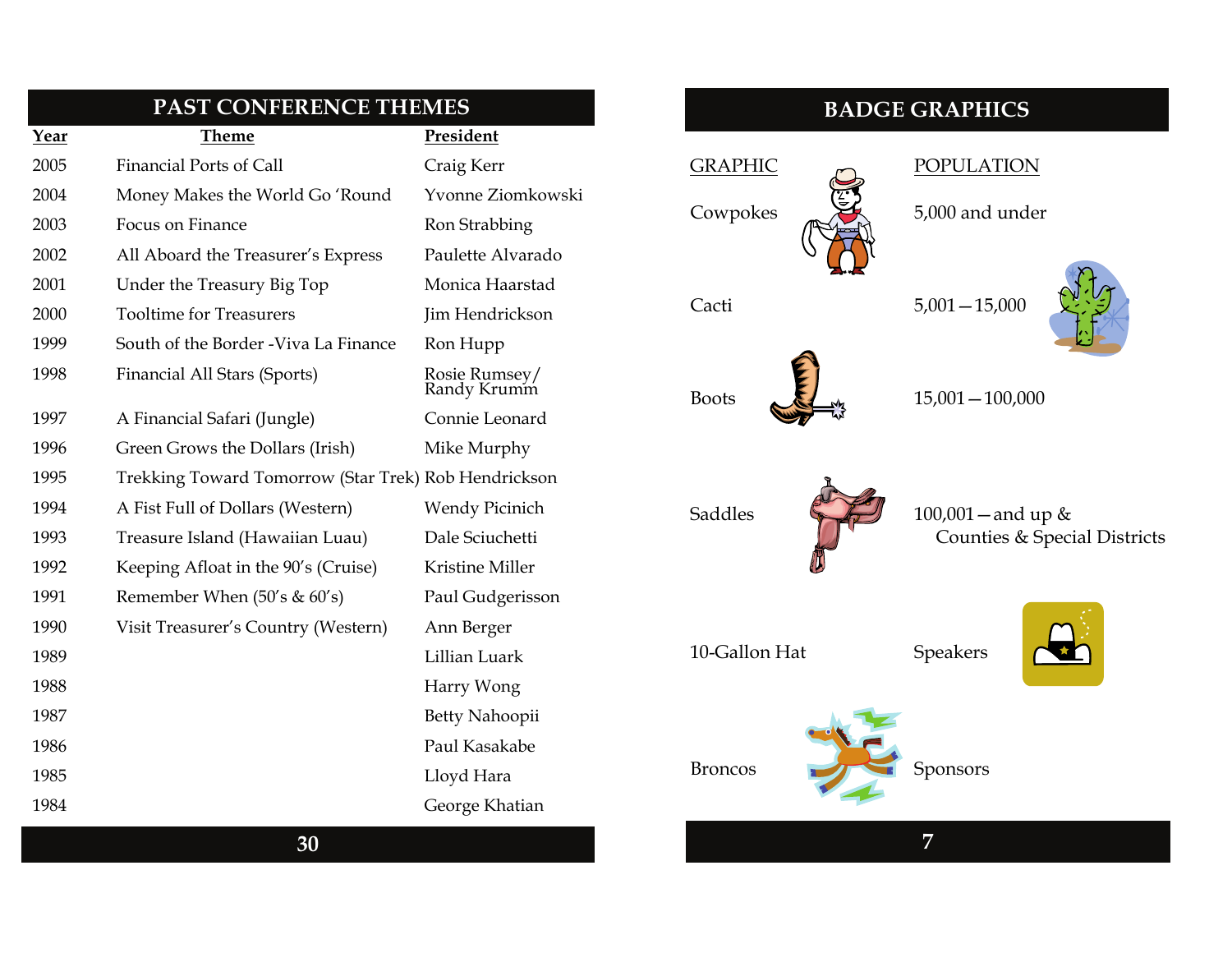### **CREDITS AND FEEDBACK FORMS**

#### **CPE & CPFA Credits**

CPE and CPFA credits for continuing professional standards are available for each of the sessions. Attendees should sign the attendance sheet at each session. This conference handbook includes a "record of attendance" sheet to be completed and retained by attendees to verify attendance. WMTA will no longer be keeping copies of these records on file, so attendees should be sure to retain their copy.

#### **Feedback**

We need your help. Feedback forms will be available at each session and roundtable. We would sincerely appreciate you taking the time to provide your comments on the various sessions you attend at this year's conference. Your feedback helps us to make improvements for future conferences. Please leave feedback forms at the session or drop them off at the Conference Registration table.

There is also an overall conference feedback form in your registration packet.

> **Cowboy Wisdom #2 "***If you find yourself in a hole, the first thing to do is to stop diggin."*

### **ASSOCIATION OF PUBLIC TREASURERS OF THE UNITED STATES & CANADA**

In addition, APT has several certification programs:

**Certified Public Finance Administrator (CPFA)** recognizes public treasury and finance officials who have demonstrated a high level of professional competency through continuing education and professional experience. Successful applicants must have earned sufficient education and experience points and been a member of APT for two consecutive years. Members who already have the CPFA designation are required to maintain the certification every five years. Educational programs are offered at CPFA approved University Programs; APT State Association Conferences, and Annual APT conferences.

**Model Investment Policy Certification** allows public treasury officials to submit their government's investment policies to APT for peer review. The Association's Investment Policy Program provides public investors with guidance and technical assistance in developing a comprehensive written investment policy. APT's model investment policy includes those elements that are essential to a good policy and includes an outline to help develop policies suited to your entity.

**Cash Handling Certification** provides treasury officials the opportunity to submit their government's cash handling program for review and certification. APT's model cash handling manual is an excellent resource that includes training modules, glossary of terms, a cash handling training seminar syllabus, sample cash handling legislation, and an application for the certification program. The Association's cash handling training seminars are open to public treasury officials throughout the year.

**Debt Policy Review & Certification** program provides treasury and financial officials with the Debt Policy Handbook to be used as a guide for preparing their own unique policy. This Handbook provides practitioners with the information necessary for preparing a comprehensive capital financing policy. It includes chapters on: formulating a policy; legal and regulatory requirements; needs assessment and funding alternatives; issuance of obligations; administration of obligations; and using pertinent Internet sites. The Handbook includes instructions and an application to have your policy certified.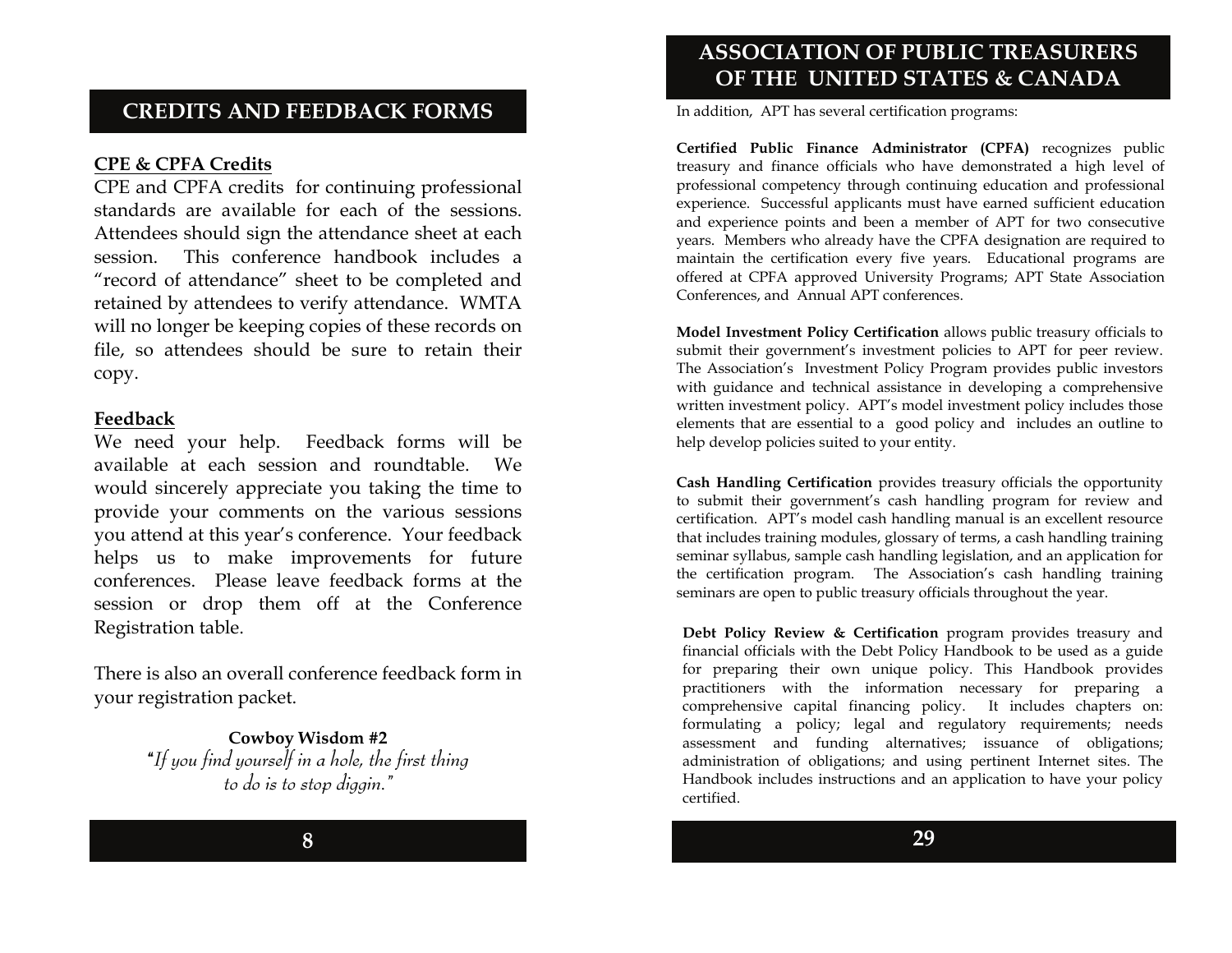### **ASSOCIATION OF PUBLIC TREASURERS OF THE UNITED STATES & CANADA**

The Association of Public Treasurers of the United States and Canada is a non-profit corporation established in 1965 with the express purpose of serving public treasury officials. The Association provides educational seminars and conferences, publications, policy and legislative information, and technical assistance to members.

#### **APT's Key Areas:**

- Cash Management
- Bank Services
- Investment Policies & Practices
- Debt Management
- Internal Controls
- Technology
- Cash Handling
- Revenue Collections
- Disaster Preparedness

### **Please join us for our 41st Annual Conference Memphis, Tennessee July 22— July 26, 2006**

For more information about APT US&C and its programs see the Association's website **www.aptusc.org**  or contact APT headquarters at:

**Association of Public Treasurers of US & Canada 962 Wayne Avenue, Suite 910 Silver Springs, MD 20910 Phone: (301) 495-5560 Fax: (301) 495-05561 Email: [info@aptusc.org](mailto:info@aptusc.org)**

## **CONFERENCE PROGRAM—WEDNESDAY**

*REGISTRATION DESK OPEN* **10:30am—3:30pm** 

### *GOLF TOURNAMENT* **11:30am—5:30pm**

**Location: Lake Chelan Golf Course**  So you're probably thinking that cowboys don't golf, right? Well, don't be so quick to assume. There is a town in Wyoming (Hulett) with a population of about 400 that has one bank, one bar, one café, and, you guessed it . . . one golf course. Appears they ain't got no problem switchin' from drivin' the herd to drivin' the fairway. So if cowboys can do it, why can't you? The *WMTA Annual Golf Tournament* wants you!

### *DISASTER PREPAREDNESS* **1:00pm—4:00pm**

**Location: Stehekin Ball Room A& B (Upstairs)** 

### **Speaker: Phyllis Mann, Director, Kitsap County Department of Emergency Management**

This course will walk you through the steps necessary to minimize the impact a potential disaster could have on your finance or treasury department. It will feature APT US&C's new publication "Preparing for Disaster - A Guide for Public Treasury and Finance Officials." You can not predict when a disaster, man made or natural, could occur, but there are strategies, training and techniques that you can implement to protect the public's assets and your office operations. Among the topics covered are: five steps to disaster minimization; plan for a disaster with your own policy; testing your procedures; adequate insurance coverage and risk management techniques; reciprocal agreements for operating off site; and knowing FEMA requirements for reimbursement.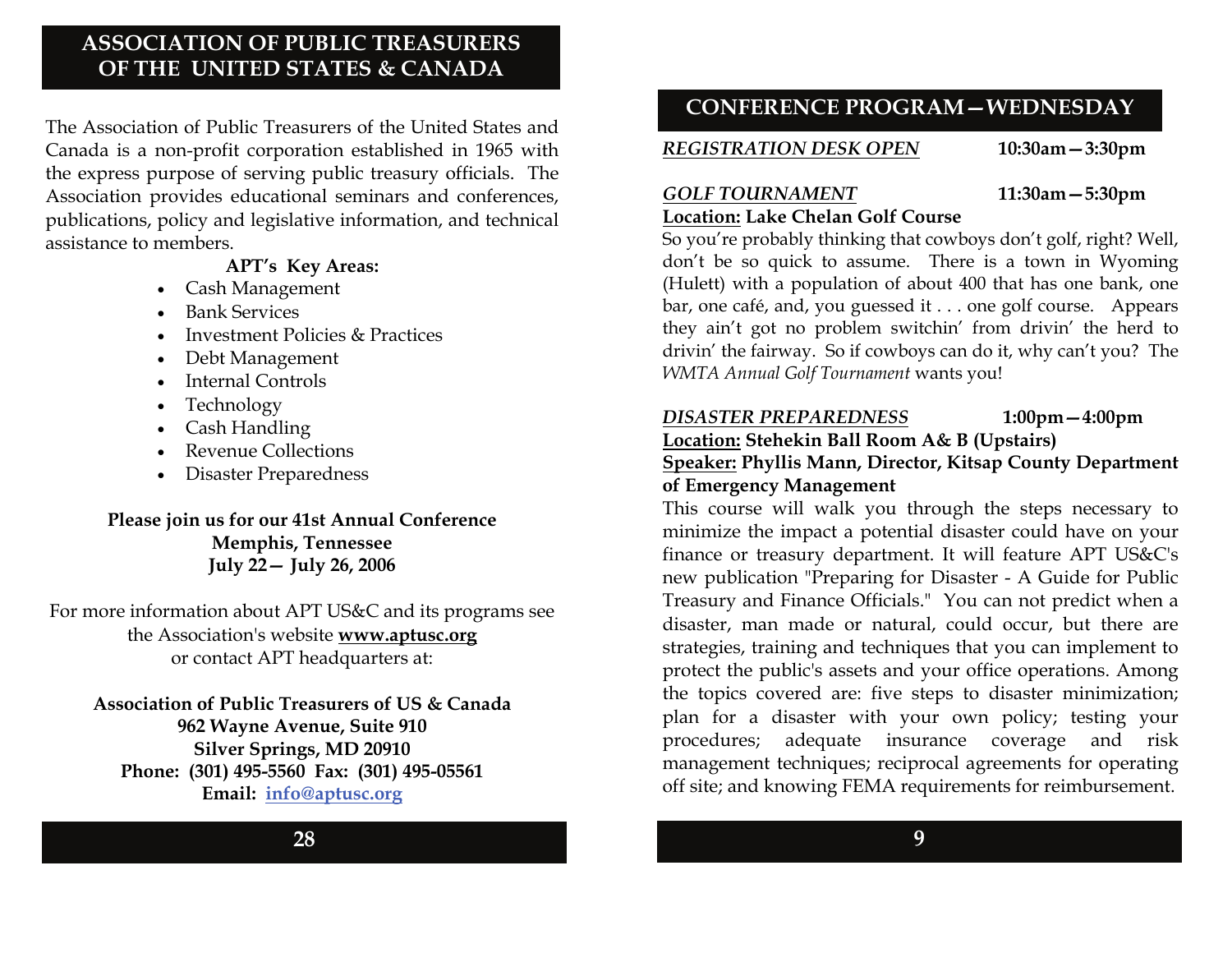#### **CONFERENCE PROGRAM—WEDNESDAY**

### *DISASTER PREPAREDNESS CONT'D* **1:00pm-4:00pm**  Attendees of this class have paid the low price of \$25.00 for the Guide. Additional copies of the publication are available for purchase for \$50 at the Conference registration table.

#### *DINNER AT GOLF COURSE* **5:30pm-7:30pm Location: Lake Chelan Golf Course**

On *Wednesday evening*, join us for some good ol' country vittles and grits and a hootin' good time at the *Lake Chelan Golf Course.* This is a casual affair and a chance to meet new and old friends. Directions are available at the Conference registration table.

### **TRACK 4 - COUNTING THE HERD**

#### *Nailing the Big 3—Annual Report, Budget & Audit*

Location: River Room (across the street) **Speakers:** Elena Montgomery, City of North Bend Finance Director and Toni Nelson from the State Auditor's Office **Description:** How do you establish yourself or become a successful finance professional and credible finance department? In this session we will talk about the importance of the big three: the annual report, audit, and budget, all from a political and leadership perspective. We will also provide resource materials that will help you get there.

| Thursday-1:30       | Saddles  |
|---------------------|----------|
| Thursday-3:00       | Cowpokes |
| Friday-9:00         | Cacti    |
| <i>Friday-10:30</i> | Boots    |

 **Cowboy Wisdom #3 "***Don't squat with your spurs on."*

#### **Cowboy Wisdom #8**

**"***Makin' it in life is kinda like bustin' broncos. You're gonna get thrown a lot. The simple secret is to keep gettin' back on."*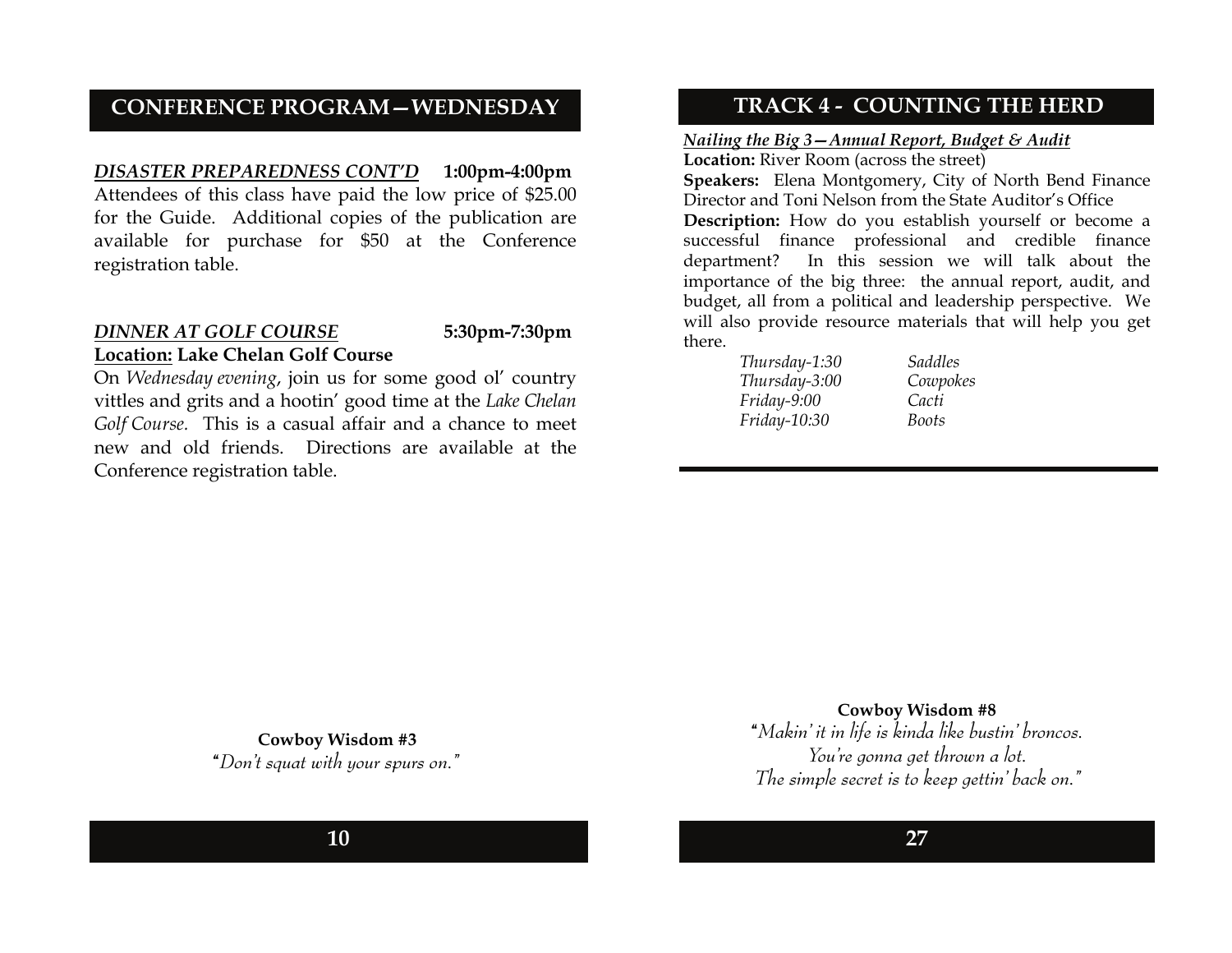### **TRACK 4 - COUNTING THE HERD**

#### *Fund Balance Policies*

**Location:** Park Room North (across the street)

**Speaker:** Doug Merriman, Oak Harbor Finance Director

**Description:** Ever have to scramble for short-term financing due to an unexpected emergency? Do utility customers ever complain that rates suddenly increase without warning? During contract negotiations are there complaints overheard that your organization is stashing away excessive amounts of money? If so, you may need a *fund balance reserve policy*. A sound *fund balance reserve policy* is a critical tool when your organization desires to develop a plan that mitigates current and future financial risks, stabilizes rates, and sets appropriate levels of financial liquidity.

| Thursday-1:30       | Cacti          |
|---------------------|----------------|
| Thursday-3:00       | Boots          |
| Friday-9:00         | <i>Saddles</i> |
| <i>Friday-10:30</i> | Cowpokes       |

#### *GASB 40—Investment Reporting*

**Location:** Park Room South (across the street)

**Speakers:** Jim Block and Kelly Priestley of Sound Transit

**Description:** We will discuss an amendment of GASB Statement No. 3 (Deposit and Investment Risk Disclosures). The deposits and investments of state and local governments are exposed to risks that have the potential to result in losses. This Statement addresses common deposit and investment risks related to credit risk, concentration of credit risk, interest rate risk, and foreign currency risk. The Statement requires certain disclosures of investments that have fair values that are highly sensitive to changes in interest rates. Deposit and investment policies related to the risks identified in this Statement also should be disclosed.

| Thursday-1:30       | Boots          |
|---------------------|----------------|
| Thursday-3:00       | <i>Saddles</i> |
| $Friday-9:00$       | Cowpokes       |
| <i>Friday-10:30</i> | Cacti          |

### **CONFERENCE PROGRAM—THURSDAY**

#### *STAMPEDE AND FUN WALK/RUN* **6:30am Check in at the River Room (across street)**

On *Thursday morning*, pull on your boots or other comfortable shoes and mosey on over to the River Room and join your fellow conference attendees for the *Stampede and Fun Walk/Run*. This is a "no competition" event, but those riding their horses, may be eligible for an extra carrot or two. The event starts at 6:30am. We hope you will feel refreshed after drivin' the cattle 'round the beautiful Chelan River on the "River Walk. Remember to watch out for steaming cow pies! Thanks to our sponsor, Wells Fargo, for providing t-shirts for finishing!

| <b>REGISTRATION DESK OPEN</b>                      | $7:30$ am - $3:00$ pm |
|----------------------------------------------------|-----------------------|
| <b>BUFFET BREAKFAST</b><br>Location: Main Ballroom | 7:30am - 8:45am       |

**8:45am- 10:00am** 

#### *WELCOME*

#### **Location: Main Ballroom**

- **Allan Martin,** WMTA President
- **Cub Scout Pack 59—**Presentation of Colors
- **Honorable Buell Hawkins,** Chelan County Commissioner District No. 3

Buell is serving in the first year of his second term as County Commissioner. He never held elective office or worked in the public sector before becoming a commissioner. He held several different management positions in the Tractor Division of Ford Motor Company before acquiring part ownership in Alley Tractor, a local tractor dealership selling John Deere and Kubota Tractors. He holds a BS and MBA from Golden Gate University in San Francisco and grew up in the San Francisco Bay area. He and his wife Beverly have two grown sons, both married. Among his several board and committee assignments as a County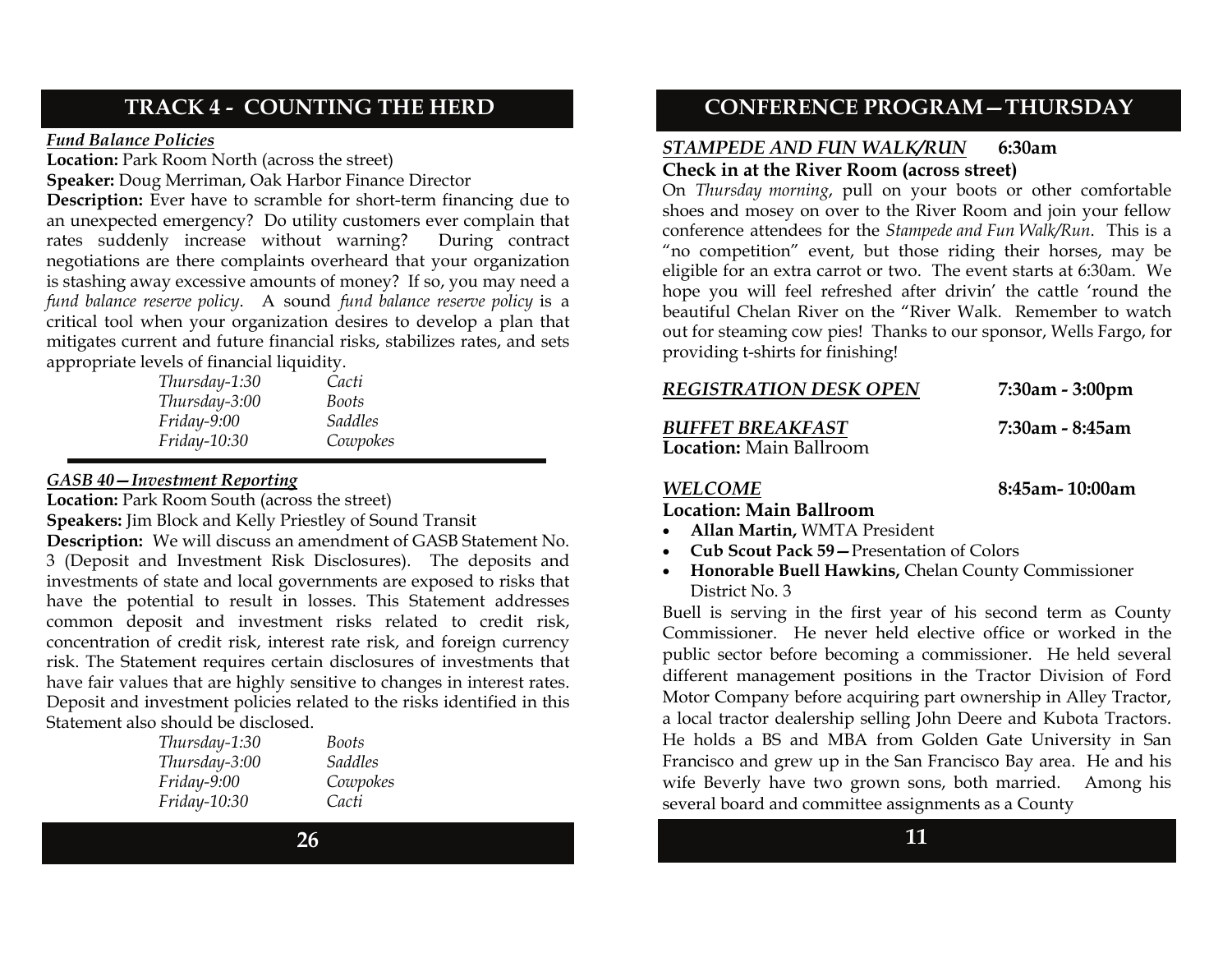## **CONFERENCE PROGRAM—THURSDAY**

#### *WELCOME CONT'D*

Commissioner, Buell serves as the Chair of the County Financial Policies Committee.

#### • **Honorable Brad Owen, Washington State Lieutenant Governor**

Brad Owen was elected as Washington's 15th Lieutenant Governor in 1996 and re-elected in 2000 and 2004. As Lieutenant Governor, he serves the State as president of the Senate, and is the acting governor in the absence of the Governor. He is a member, along with Governor Chris Gregoire and State Treasurer Mike Murphy of the State Finance Committee. Lt. Governor Owen previously served as Shelton Finance Commissioner and as a member of both the Washington State House of Representatives and Senate.

In 2002, he received an Honorary Doctorate of Letters (Humanities) from Walla Walla College for his years of public service and work with kids and communities, including service as President of the Strategies for Youth nonprofit. Lieutenant Governor Owen is an avid outdoorsman, hunter, and fisherman, and enjoys playing a variety of musical instruments including the guitar, drums, and sax. Owen and his wife Linda live in Shelton. They have six children.

• **Honorable Michael J. Murphy,** Washington State Treasurer

#### *GENERAL SESSION*

**10:00am-11:30am**

**"Portrayal of Thomas Jefferson" Location:** Main Ballroom **Speaker:** Patrick Lee as Thomas Jefferson Did you know that today, April 13, 2006, is Thomas Jefferson's

### **TRACK 3 - BRANDING IRONS— MAKE YOUR MARK**

#### *Procurement Law*

**Location:** Monfort Room (upper level) **Speakers:** Pat Mason, Municipal Research Service Center Senior Legal Consultant

**Description:** What Are the Rules? The roundtable will primarily be an overview of required purchasing procedures for local governments in Washington. It will cover contracting for public works projects, services, and equipment and materials. There will also be a review of exceptions to the bid law, alternatives to the bidding process, and dealing with irregularities in the bidding process. The discussion will include proper procedures for piggybacking purchasing from other jurisdictions. Finally, if time allows, there will be a discussion of required procedures to sell public property.

| Thursday-1:30 | Cowpokes |
|---------------|----------|
| Thursday-3:00 | Cacti    |
| $Friday-9:00$ | Boots    |
| Friday-10:30  | Saddles  |

**Cowboy Wisdom #7 "***The quickest way to double your money is to fold it over and put it back in your pocket."*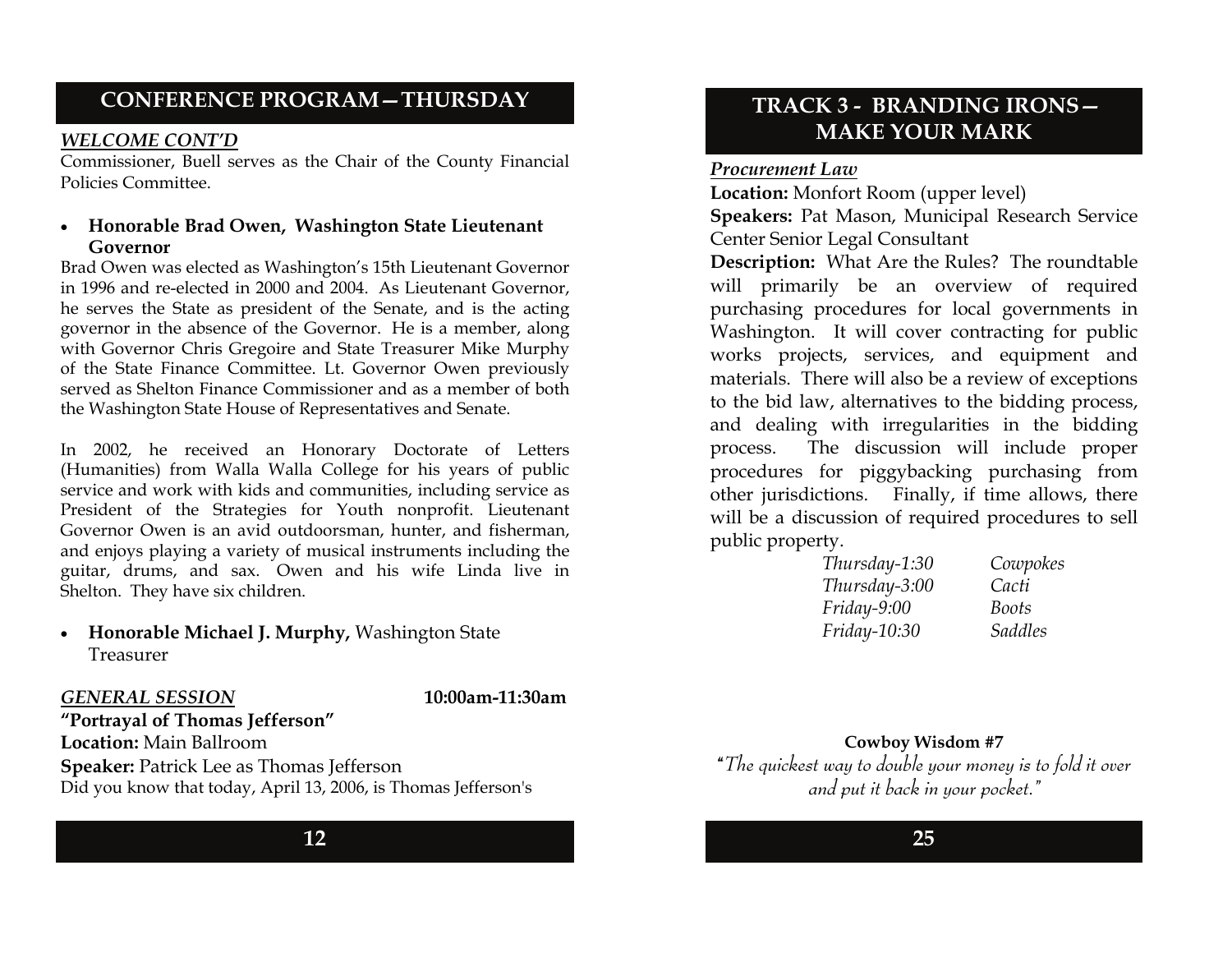### **TRACK 3 - BRANDING IRONS— MAKE YOUR MARK**

#### *Electronic Bank Deposits*

**Location:** East Room (upper level)

**Speaker:** Susan Keitges and Victoria Erickson of US Bank **Description:** The Federal Legislation nicknamed "Check 21" has been implemented. We are now starting to see the implications of moving into the electronic environment. This is an on-going process and has spun the focus on how we do business. Get a brief recap of "Check 21" and statistical data on the changes. Also, we will discuss the general guidelines and requirements of the banks and their customers for the most common electronic banking services**.** 

| Thursday-1:30 | Boots          |  |
|---------------|----------------|--|
| Thursday-3:00 | <i>Saddles</i> |  |
| $Friday-9:00$ | Cowpokes       |  |
| Friday-10:30  | Cacti          |  |

#### *Dynamics of Checks—Identifying Fraud*

**Location:** West Room (upper level) **Speaker:** Peg McGuire of Bank of America **Description:** This segment will be talking about counterfeit, altered, chemically washed, and forged checks. We will also talk about the "red flags" to look for in an effort to prevent accepting fraudulent checks.

| Thursday-1:30 | <b>Saddles</b> |
|---------------|----------------|
| Thursday-3:00 | Cowpokes       |
| Friday-9:00   | Cacti          |
| Friday-10:30  | <b>Boots</b>   |

**CONFERENCE PROGRAM—THURSDAY** 

#### *GENERAL SESSION CONT'D*

**10:00am-11:30am**

263rd birthday? WMTA is pleased to present President Jefferson at our annual conference. He will be speaking during our opening ceremony and enjoys meeting people of this modern age, particularly those in government service. He is looking forward to visiting with us individually in the hallways during breaks. As one of the founding fathers he has a lot to share about government finance and his experiences in public service.

After retiring from the presidency, President Jefferson founded the University of Virginia, and considered it one of his greatest accomplishments. During the opening ceremonies, he will address WMTA's similar (though perhaps not as passionate) mission of education; information networking; promoting the advancement and improvement of our profession; and promoting cooperation among federal, state, county, and local agencies. President Jefferson will also speak on the similarities and differences between his time and ours. He will conclude with some eminently practical advice he once gave at age 81, as well the challenges he sees for the future.

Then, at our annual business meeting luncheon we will celebrate his birthday with a cake and singing *Happy Birthday* in his honor. A special ignition committee has been put together to light all 263 birthday candles! A big presidential thank you goes out to *Bank of America* for making President Jefferson's appearance possible.

#### *LUNCH & BUSINESS MEETING*

**Noon—1:15pm**

**Location:** Main Ballroom

- Draft minutes for  $4/15/05$  business meeting are in your packet
- Nomination Committee's recommendations are on page 32
- Pat Dohany, Oakland County, Michigan, APT President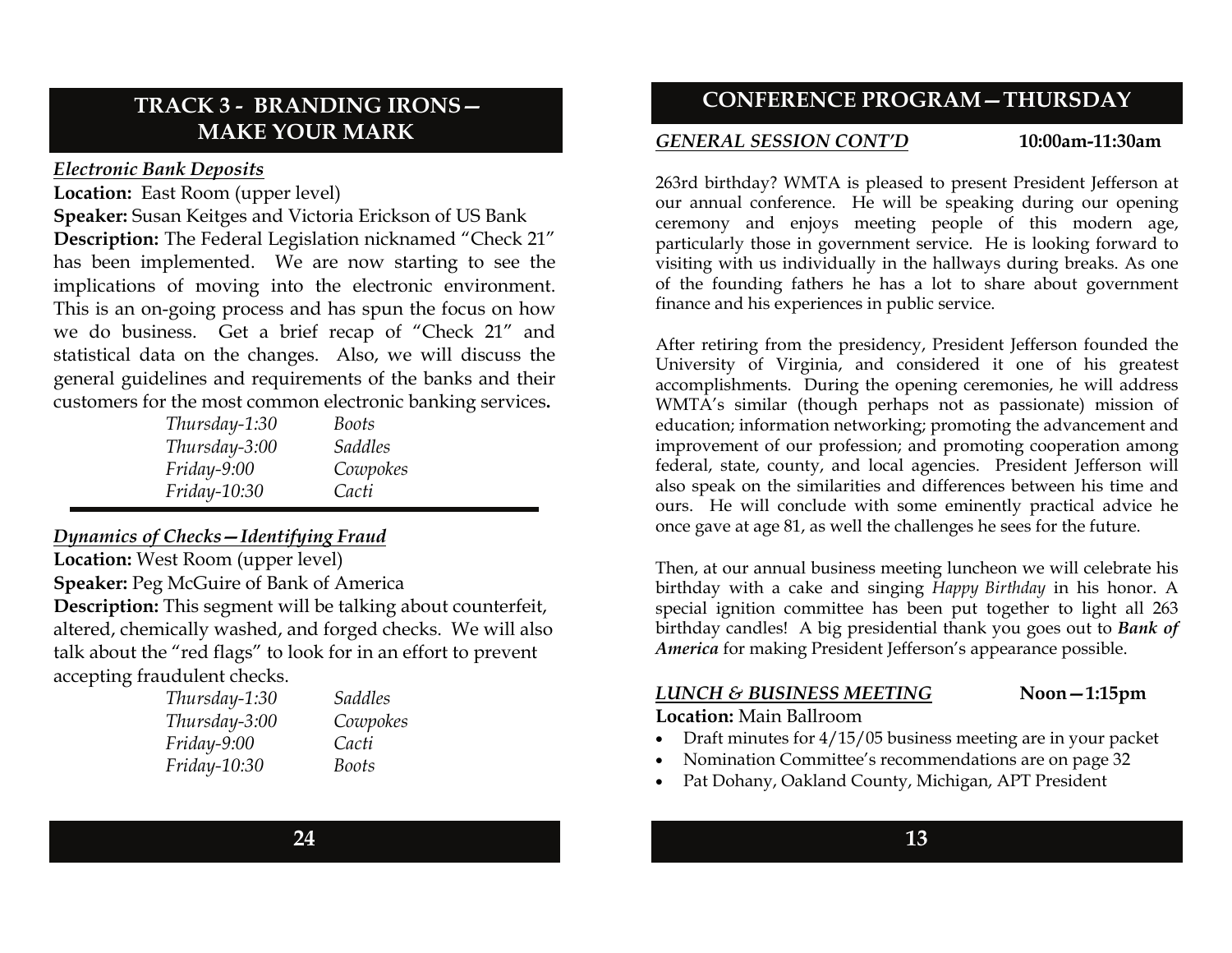### **CONFERENCE PROGRAM—THURSDAY**

*ROUNDTABLES—1st SESSION* **1:30pm— 2:50pm Various room locations (see map in back)** 

*BREAK***Conference Center Foyer**  **2:50pm—3:00pm** 

*ROUNDTABLES - 2nd SESSION* **3:00pm—4:20pm Various room locations (see map in back)** 

*RECEPTION—WINE TASTING* **5:30pm—6:30pm Location:** Terrace (above Hotel Registration Desk) Sponsor—*George Bordokas, Bear Sterns*

#### *BANQUET DINNER* **6:30pm—8:00pm**

- **Location:** Main Ballroom • Auction & Raffle
- Entertainment—Daniel Boone
- Entertainment—Peggy Sue & the Wrecking Crew

#### *AUCTION & RAFFLE* **6:30pm—7:15pm**

### **Location:** Main Ballroom

One of the highlights of the WMTA Annual Conference is the live auction. On *Thursday evening*, the atmosphere in the Main Ballroom comes alive as conference attendees wave paddles and attempt to out-bid each other on everything from T-shirts to sparkling crystal to sporting event tickets. And, as we all know, without the auctioneer, none of this would be possible, so we extend a big thank you to *Northwest Auction Services* for providing these services!

### **TRACK 2—ROPING TECHNIQUES**

### *What is Municipal Research Services Center (MRSC)?*

**Location:** Stehekin A (upper level)

**Speakers:** Rich Yukubousky, Municipal Research Services Center Executive Director

**Description:** This session will describe the resources available from MRSC to assist local officials and staff in effectively performing their duties and carrying out their responsibilities. MRSC resources, programs, and services include a help desk to answer questions about governance issues, training, publications, a local government lending library, and the most extensive local government oriented web site in the nation. Come learn how to effectively search the MRSC web site and the vast resources of the internet in general.

| Thursday-1:30 | Cacti          |
|---------------|----------------|
| Thursday-3:00 | Boots          |
| Friday-9:00   | <b>Saddles</b> |
| Friday-10:30  | Cowpokes       |

**Cowboy Wisdom #6 "***Good judgment comes from experience; experience comes from bad judgment."*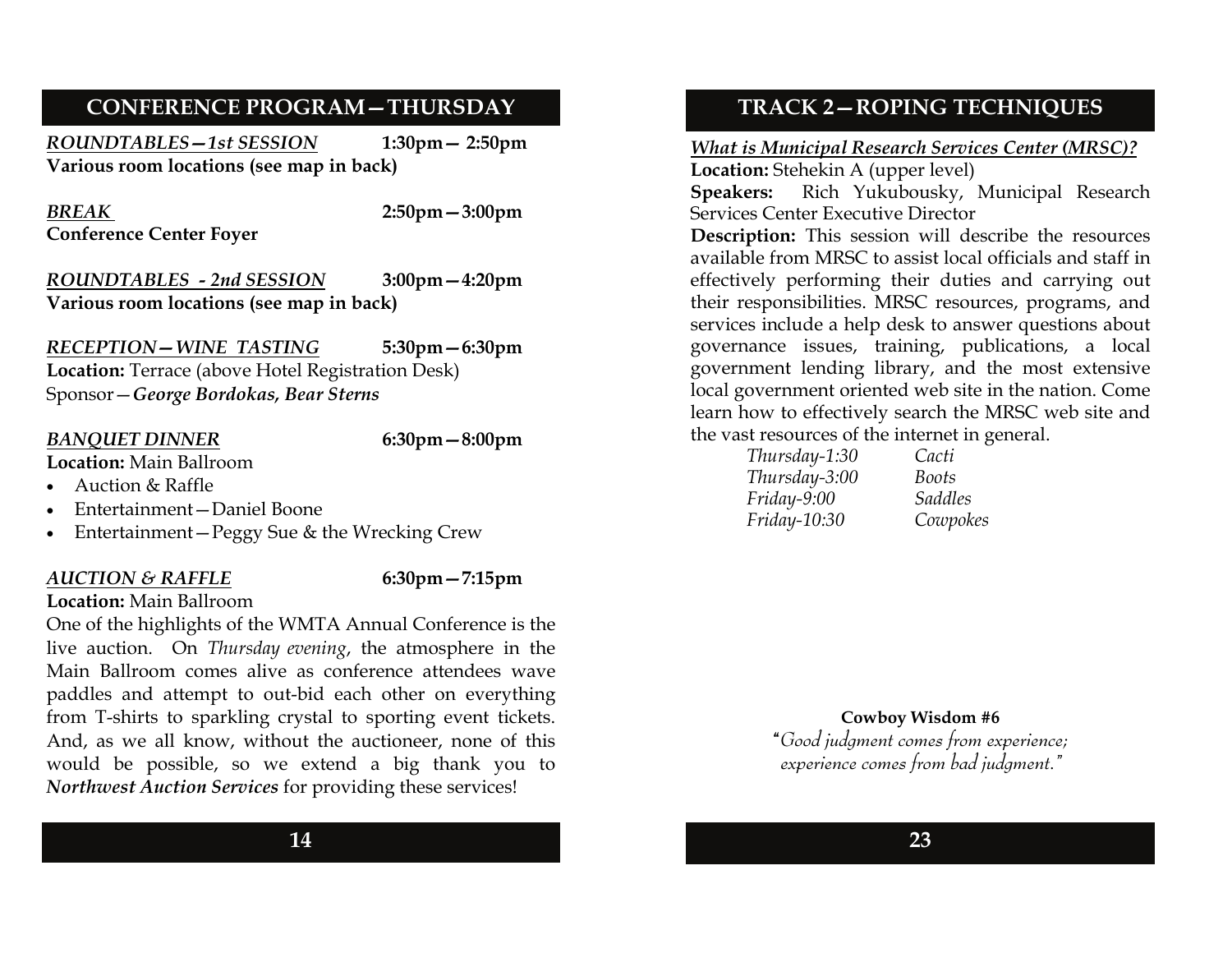### **TRACK 2—ROPING TECHNIQUES**

*Changes in Receiving Local Sales Tax Data from Dept of Revenue*

**Location:** Stehekin Foyer (upper level)

**Speaker:** James Petit of Department of Revenue

**Description:** We will discuss potential opportunities to improve the way local sales tax data and other local tax information may be provided to local governments utilizing current technology. Discuss procedures in sales tax rate changes and why such procedures are necessary. Discuss rate boundary changes and the impacts on tax reporting for the business community

| Thursday-1:30  | <i>Saddles</i> |
|----------------|----------------|
| Thursday-3:00  | Cowpokes       |
| $Friday-9:00$  | Cacti          |
| $Friday-10:30$ | Boots          |
|                |                |

#### *State Shared Revenue Distribution*

**Location:** Stehekin B (upper level)

**Speakers:** Karen Skare and Robbi Stedman of the State Treasurer's Office

**Description:** This is an introduction to the Treasury Management System (TM\$). We will show you how to authorize transactions for your Local Government Investment Pool (LGIP) account, research local government revenue streams such as sales tax and liquor taxes, view and learn about online reports, and browse screens for both Revenue Distribution and the LGIP.

| Thursday-1:30 | Cowpokes       |
|---------------|----------------|
| Thursday-3:00 | Cacti          |
| $Friday-9:00$ | Boots          |
| Friday-10:30  | <b>Saddles</b> |

### **CONFERENCE PROGRAM—THURSDAY**

*AUCTION & RAFFLE CONT'D* **6:30pm—7:15pm**  You'll also notice WMTA board members selling raffle tickets throughout the conference. The raffle takes place *at lunch on Friday* always ending with the ultimate prize, the combo TV/DVD player. Proceeds from these two fund-raisers provide scholarships to the WMTA State Conference and the APT National Conference. Since 1985, WMTA has awarded over \$37,000 in scholarships to assist local governments in staying connected to these organizations that provide invaluable educational and networking opportunities. Please come and support these worthy, and FUN events!

### *ENTERTAINMENT* **7:15pm—8:00pm**

**Location:** Main Ballroom

### **Appearance by Daniel Boone**

Mr. Boone shares his life of 86 years from birth in Pennsylvania to North Carolina, Kentucky & Missouri. He will talk about family adventures, successes and tragedies, life on the frontier, encounters with other settlers, with the law, and with the Indians. Mr. Boone concludes with some of his personal philosophy and personal, life affecting lessons. He will touch on:

- Savoring the Unknown
- Overcoming Tragedy
- How to Respond When You're "Lost"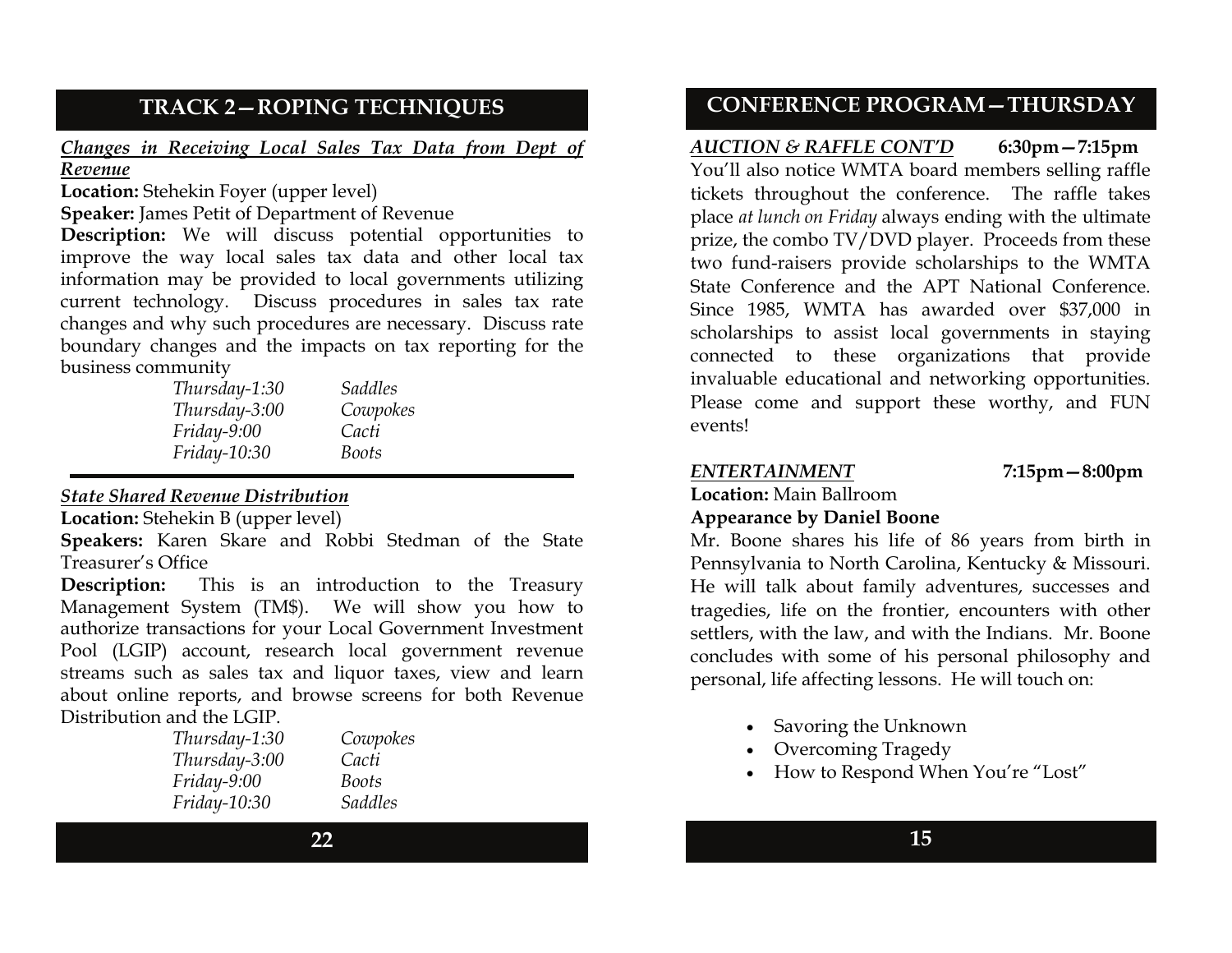### **CONFERENCE PROGRAM—THURSDAY**

#### *ENTERTAINMENT* **8:00pm—11:00pm**

**Location:** Main Ballroom

#### **Band - "Peggy Sue & the Wrecking Crew"**

Hey, Buckaroos, grab those cowboy hats off the table and let's kick up our heels to the sounds of this lively country and rock & roll band. Their lead singer, Beth Walz, works for the City of North Bend's Finance Department. Stay for some fun and support one of our very own.

#### **TRACK 1—RIDE 'EM COWBOY**

#### *Implementing Impact Fees*

**Location:** Ballroom 2 (lower level)

**Speakers:** Priscilla Pierce and Randy Goff both from HDR-EES; and Lyman Howard, City of Sammamish Finance Director

**Description:** Every entity needs as many sources of funding as possible to generate revenues for all the services provided. Impact fees are an equitable way of balancing the cost of infrastructure between existing and new customers. This discussion will include a presentation on the types of impact fees (roads, parks, fire, police, utilities), authorizing legislation, and methodologies used in developing the fees and adoption processes. The discussion will then focus on implementation strategies and lessons learned.

| Thursday-1:30 | Boots    |
|---------------|----------|
| Thursday-3:00 | Saddles  |
| Friday-9:00   | Cowpokes |
| Friday-10:30  | Cacti    |

**Cowboy Wisdom #4** 

**"***It don't take a genius to spot a goat in a flock of sheep."*

#### **Cowboy Wisdom #5**

**"***If you're ridin' ahead of the herd, take a look back every now and then to make sure it's still there."*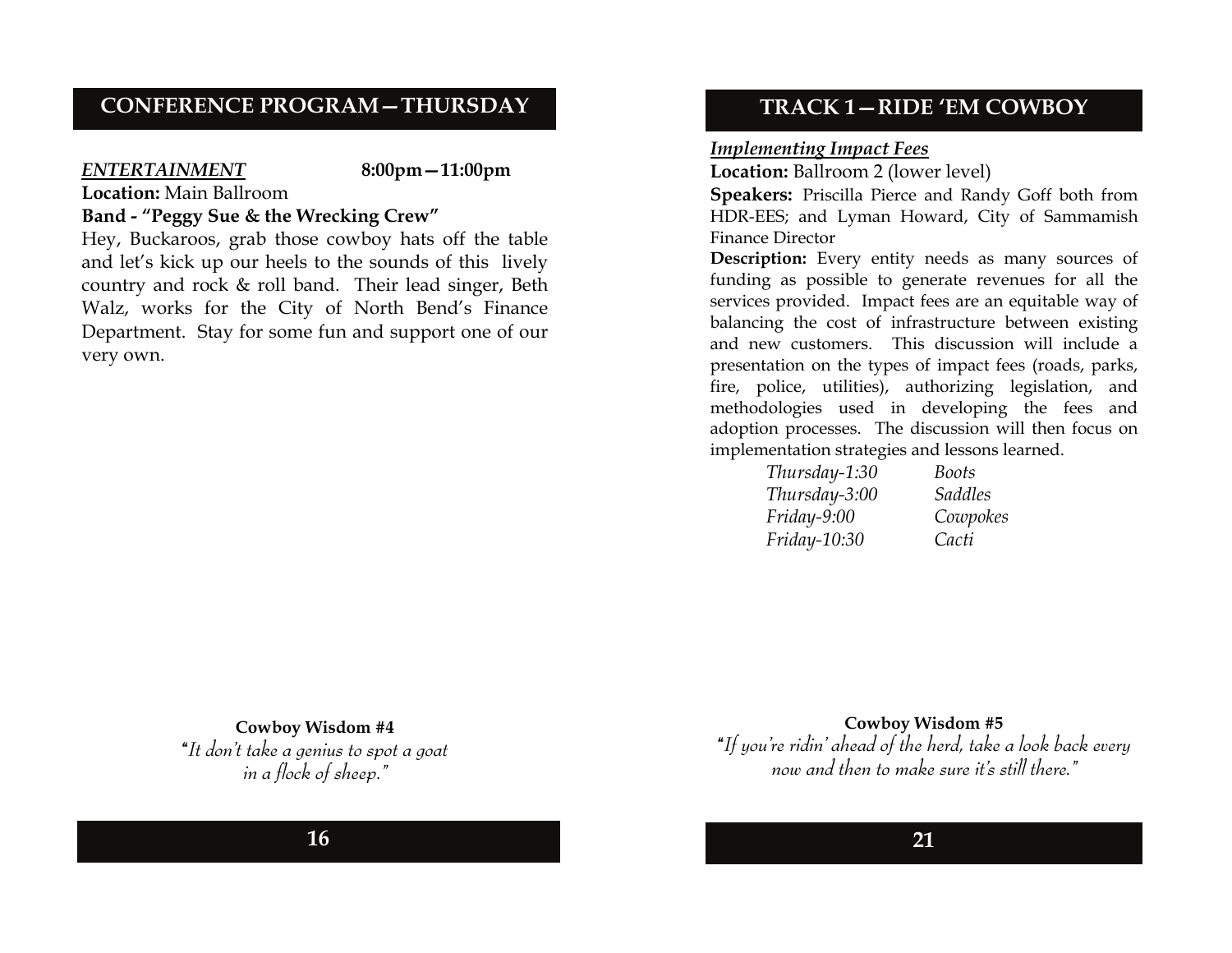### **TRACK 1—RIDE 'EM COWBOY**

#### *Telecommunications Tax Legislation*

**Location:** Edmonds Room (upper level)

**Speakers:** Joseph Cunha, City of Seattle Audit Manager

**Description:** This discussion will review the outstanding Federal Telecommunications bills and Legislation that has an impact, or potential impact, on the State and local governments' ability to assess taxes or other fees. We will also talk about what we can do as local governmental officials to mitigate the potential impact of the outstanding legislation.

| Thursday-1:30 | Cowpokes       |
|---------------|----------------|
| Thursday-3:00 | Cacti          |
| $Friday-9:00$ | Boots          |
| Friday-10:30  | <b>Saddles</b> |

*What Treasurers Need to Know About Property Tax Levies*

**Location:** Ballroom 1 (lower level)

**Speakers:** Bob Carlton, Washington Association of Elected County Officials

**Description:** This roundtable will cover a "Start to Finish" Typical Tax Year with emphasis on the levy process. The who's, the where's and the why's of levies as well as tips, tricks and traps and why tax assessors get gray hair.

| Thursday-1:30 | Cacti    |
|---------------|----------|
| Thursday-3:00 | Boots    |
| $Friday-9:00$ | Saddles  |
| Friday-10:30  | Cowpokes |

### **CONFERENCE PROGRAM—FRIDAY**

*BUFFET BREAKFAST* 7**:30am—8:45am Location:** Main Ballroom

*ROUNDTABLES—3rd SESSION* **9:00am—10:20am**  Various room locations (see map in back)

*BREAK* **10:20am—10:30amLocation:** Conference Center Foyer

*ROUNDTABLES—4th SESSION* **10:30am—11:50am** Various room locations (see map in back)

*FAREWELL LUNCH &* **Noon—1:00pm** *SCHOLARSHIP RAFFLE DRAWING***Location:** Main Ballroom

Thank you for coming

Have a safe drive or flight home and remember to always wear your seatbelts when you're back in the saddle again!

> Hope to see you again next year! Mark your calendars  $\sim$  April 11-13, 2007